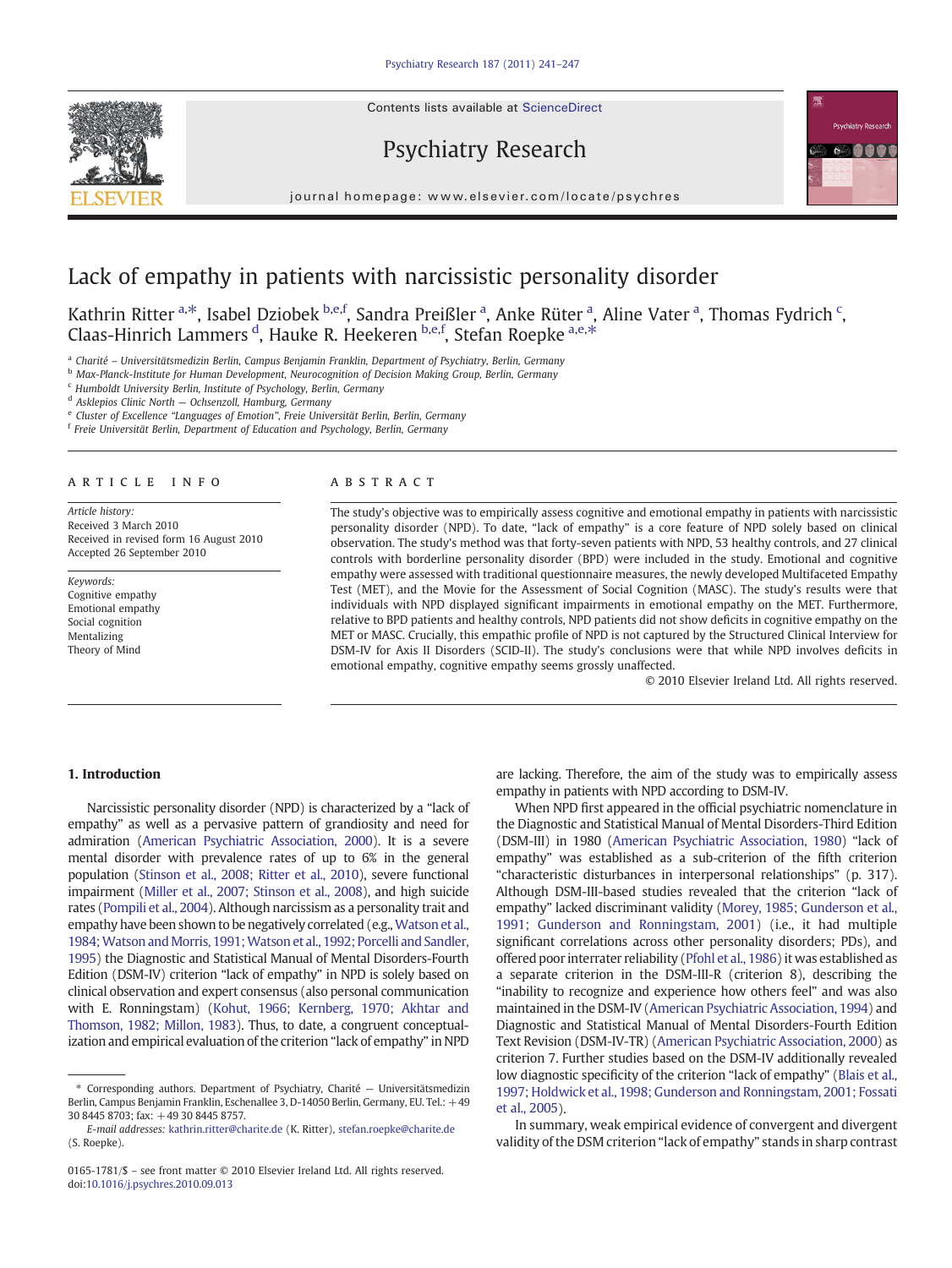to longstanding clinical (mostly psychoanalytic) case descriptions and the conceptualization of NPD ([Kohut, 1966; Kernberg, 1970; Akhtar](#page-6-0) [and Thomson, 1982; Millon, 1983\)](#page-6-0). Our hypothesis is that this contradiction is due to the fact that no theoretical construct underlies the NPD criterion "lack of empathy" in the DSM ([Millon, 1983](#page-6-0)), and thus, its assessment may be insufficient.

Research has already proposed a multidimensional model of empathy ([Davis, 1983; Blair, 2005a](#page-5-0)), comprising two distinct but related constructs: cognitive and emotional empathy. A third dimension of motor empathy ([Blair, 2005a\)](#page-5-0) was later incorporated into the model of emotional empathy [\(Preston and de Waal, 2002](#page-6-0)). Thus, cognitive empathy [\(Baron-Cohen and Wheelwright, 2004](#page-5-0)) refers to the ability to take another person's perspective and to represent others' mental states, and as such, broadly overlaps with the constructs "Theory of Mind" [\(Premack and Woodruff, 1978](#page-6-0)) and "mentalizing" [\(Frith and Frith, 2003\)](#page-5-0). The construct of emotional empathy ([Mehrabian and Epstein, 1972; Eisenberg and Miller, 1987](#page-6-0)) describes an observer's emotional response to another person's emotional state. Based on the multidimensional facet model of empathy, our group recently developed the Multifaceted Empathy Test (MET, [Dziobek et al., 2008](#page-5-0)), a task presenting photorealistic stimulus material and simultaneously assessing both cognitive and emotional empathy in a more ecologically valid manner than previous self-rating questionnaires. To further differentiate aspects of cognitive empathy we developed the Movie for the Assessment of Social Cognition (MASC, [Dziobek et al., 2006\)](#page-5-0), a film-based task depicting social interactions, demanding the understanding of the emotions, thoughts, and intentions of movie characters.

To ascertain the specificity of a "lack of empathy" in NPD, we used a clinical comparison group of patients with borderline personality disorder (BPD) according to DSM-IV in which impaired cognitive empathy and unimpaired emotional empathy were found. We also compared both clinical groups to healthy controls ([Fonagy et al.,](#page-5-0) [1996; Harari et al., 2010](#page-5-0)).

# 1.1. Aims of the study

The current study was conducted, first, to empirically assess cognitive and emotional empathy in a clinical sample of patients with NPD, and second, to compare the results to a clinical comparison group of patients with BPD. We hypothesized that patients with NPD would show significantly higher impairments in cognitive and emotional empathy compared to healthy controls. Compared to patients with BPD, we hypothesized significant impairment in emotional empathy and no difference in cognitive empathy for the NPD group. The third aim was to evaluate the convergence of the DSM-IV criterion "lack of empathy" with the empirical measures used in this study.

#### 2. Materials and method

#### 2.1. Sample

Forty-seven inpatients with NPD were recruited from the Department of Psychiatry, Charité — Universitätsmedizin Berlin and cooperating German hospitals. Fifty-three age- and gender-paralleled healthy comparison subjects were recruited via media advertisements.

Previous studies of NPD and BPD have reported substantial comorbidity ([Westen et](#page-6-0) [al., 2006](#page-6-0)) between the two disorders and found overlap in the symptoms of affect dysregulation, impulsivity, and unstable relationships [\(Morey, 1988; Ronningstam and](#page-6-0) [Gunderson, 1991; Blais et al., 1997](#page-6-0)). To show the more specific character of "lack of empathy" for NPD, we assessed a clinical comparison group with 27 BPD patients without comorbid NPD from the Department of Psychiatry, Charité — Universitätsmedizin Berlin. All BPD patients were inpatients and on a waiting list for an inpatient treatment program prior to admission, and none was admitted for acute care. Axis II diagnoses of patients and controls were assessed with the Structured Clinical Interview for DSM-IV for Personality Disorders (SCID-II, [First et al., 1997,](#page-5-0) German version: [Fydrich](#page-5-0) [et al., 1997\)](#page-5-0) by trained psychiatrists or psychologists. Interrater reliability of SCID-II diagnoses was assessed ( $N=8$ ) with a pairwise interview design. Interviewers were blind to PD diagnoses. Kappa was acceptable with  $\kappa = 0.797$  for NPD diagnosis and  $\kappa$  = 0.820 for BPD diagnosis. For the NPD criterion "lack of empathy," however, Kappa showed a perfect agreement,  $\kappa = 1.0$ . Internal consistencies for NPD items (Cronbach's  $\alpha$  = 0.896) and BPD items (Cronbach's  $\alpha$  = 0.876) were good. Axis I comorbidity was assessed with the Structured Clinical Interview for DSM-IV for Axis I Disorders ([First et](#page-5-0) [al., 1996](#page-5-0), German version: [Wittchen et al., 1997](#page-6-0)) in the NPD sample and with the Mini International Neuropsychiatric Interview (M.I.N.I., [Sheehan et al., 1998,](#page-6-0) German version: [Lecrubier et al., 1998\)](#page-6-0) in the BPD sample. Exclusion criteria for all patients were history of psychotic disorder, a current bipolar I or II disorder, a current manic or hypomanic episode, or substance induced disorder (e.g., intoxication or withdrawal syndrome). All procedures were approved by the Human Subjects and Ethics Committee of Charité — Universitätsmedizin Berlin. Written informed consent was obtained from each participant. Socio-demographic and clinical data are presented in [Table 1](#page-2-0).

#### 2.2. Psychometric assessment instruments

To assess psychopathology, the general severity index (GSI) of the Symptom Checklist 90 Revised (SCL-90-R, [Derogatis, 1977](#page-5-0), German version: [Franke, 2002\)](#page-5-0) was calculated. The internal consistency for the GSI was good (Cronbach's  $\alpha$  = 0.989). For IQ screening, subtest 4 (recognizing rules) of the well-established German "Leistungs-Prüf-System" (LPS, [Horn,](#page-5-0) [1983\)](#page-5-0) was administered.

#### 2.3. Measures of cognitive and emotional empathy

The Interpersonal Reactivity Index (IRI; [Davis, 1983](#page-5-0); German version: [Paulus,](#page-6-0) [2006](#page-6-0)) was employed as a multidimensional self-report estimate of empathy. In this study we focus on the scales "perspective taking" (the ability to assume another individual's point of view) and "empathic concern" (the capacity to experience sympathy for others). An example perspective-taking item is: "When I'm upset at someone, I usually try to 'put myself in his shoes' for a while." An example empathicconcern item is: "I often have tender, concerned feelings for people less fortunate than me." The IRI has been shown to correlate with other measures of empathy, providing support for the construct validity of the measure ([Davis, 1980\)](#page-5-0). Both subscales have good internal consistencies (perspective taking:  $\alpha = 0.747$ , empathic concern:  $\alpha$  = 0.776). In the sample of all participants of the present study both scales correlate moderately with  $r = 0.457$ ,  $P < 0.001$  (NPD:  $r = 0.322$ ,  $P = 0.144$ , BPD:  $r = 0.534$ ,  $P = 0.004$ ; healthy controls:  $r = 0.398$ ,  $P = 0.004$ ).

The Multifaceted Empathy Test (MET, [Dziobek et al., 2008](#page-5-0)) is a PC-assisted test consisting of photographs that show 23 pairs of picture stimuli with people in emotionally charged situations. To assess cognitive empathy, participants were required to infer the mental state of the subject in the photo, and were asked to indicate the correct one from a list of four. After giving feedback about the displayed people's actual mental states, emotional empathy was assessed. First, participants were required to rate the amount of mirroring of an emotion (i.e., emotional contagion) that took place in response to a picture (e.g., if the mental state of the person was anxious, subjects were asked to rate how anxious they felt). Participants indicated their responses on a visual analogue scale ranging from 0 to 9 ( $0=$  not at all,  $9=$  very much). As an additional measure of more mature emotional empathy, subjects were also asked to rate the degree of empathic concern they felt for the person in the picture (visual analogue scale,  $0 =$  not at all,  $9 =$  very much). All pictures were presented in two forms: First, all emotionally charged situations (background) were presented without a person; then, in a second step, all of the situations were presented with a person expressing a relevant emotion. All background pictures were first independently rated for arousal in order to enable us to control for this general level of arousal when establishing group differences in empathic processing. Internal consistency of the MET's scales ranged from  $\alpha = 0.71$  to  $\alpha = 0.92$ , and convergent and divergent validity were highly satisfactory ([Dziobek et al., 2008\)](#page-5-0). In the study sample, the scales emotion recognition and empathic concern were not correlated (All:  $r = 0.146$ ,  $P = 0.150$ ; NPD:  $r= 0.125$ , P= 0.578, BPD:  $r= 0.297$ , P= 0.140; healthy controls:  $r=-0.071$ ,  $P= 0.626$ ); nor were the scales emotion recognition and mirroring emotions (All:  $r= 0.114$ , P<0.265; NPD:  $r=-0.034$ , P= 0.879, BPD:  $r=0.362$ , P= 0.069; healthy controls:  $r = -0.137$ ,  $P = 0.341$ ). MET cognitive empathy was not correlated with emotional empathy assessed by the MET either for healthy controls (for empathic concern:  $r = -0.071$ ,  $P = 0.626$ , for mirroring emotions:  $r = -0.137$ ,  $P = 0.341$ ) or for NPD patients (for empathic concern:  $r = -0.010$ ,  $P = 0.949$ ; for mirroring emotions:  $r=-0.020, P= 0.893$ ).

To assess cognitive empathy (in terms of Theory of Mind) we also used the videobased Movie for the Assessment of Social Cognition (MASC, [Dziobek et al., 2006\)](#page-5-0). Not only did the test prove to have high interrater reliability and internal consistency and sensitivity, but the results also seem to be highly stable over time ([Dziobek et al., 2006\)](#page-5-0). The test involves watching a 15 min movie about four characters spending an evening together. It shows everyday social interactions, and is stopped 46 times for questions about the actors' feelings, thoughts, and intentions. Participants are required to choose the correct answer out of four possible ones. The test allows for a more differentiated analysis of specific patterns of social cognitive functioning with separate scores for the recognition of emotions, thoughts, and intentions. Sum scores for correct answers in all three sub-categories and a total score were computed. Moreover, the MASC also includes control questions that assess a participant's inferential processing concerning nonsocial stimulus material. The MASC has a good internal consistency with Cronbach's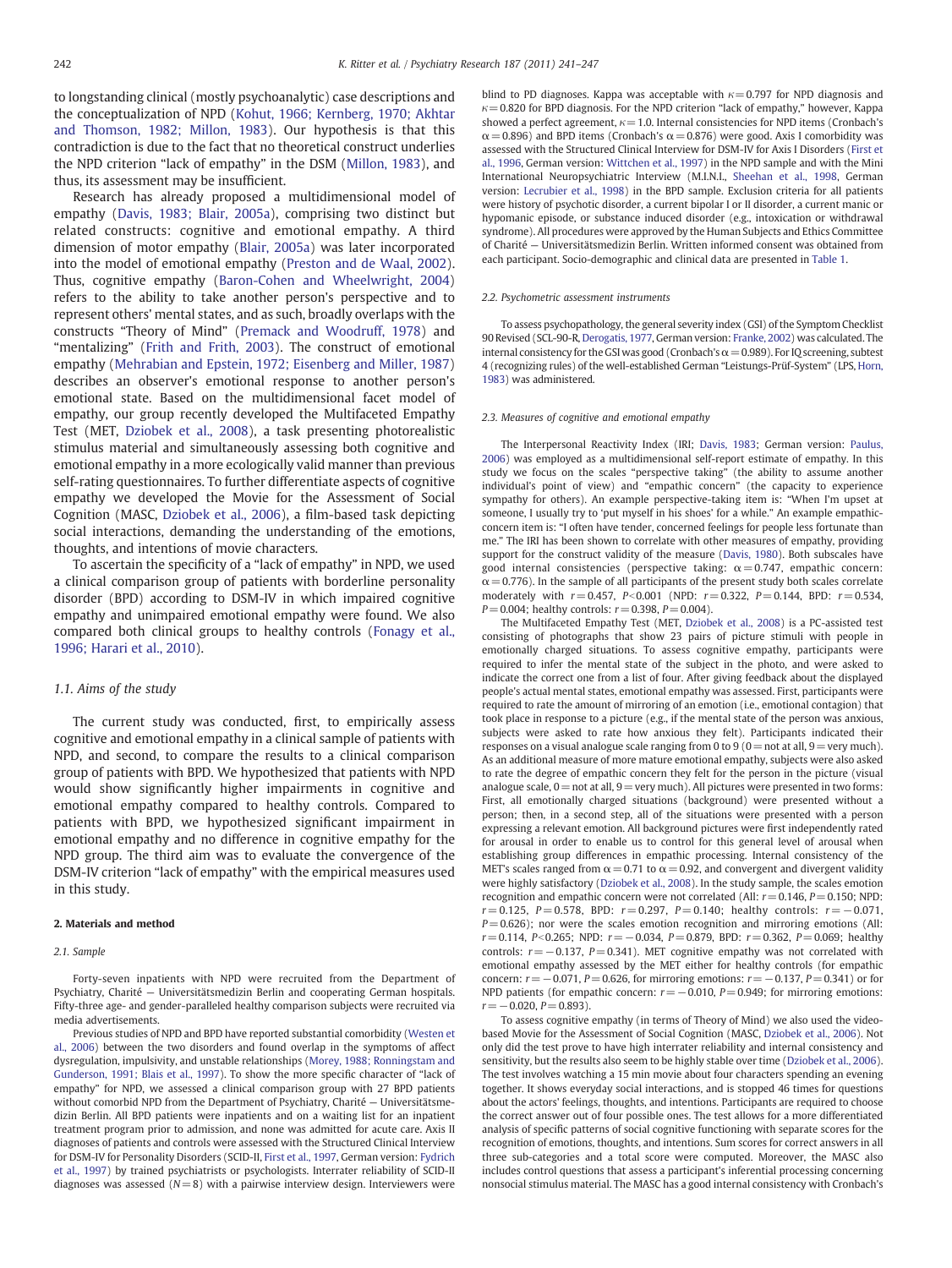#### <span id="page-2-0"></span>Table 1

Socio-demographic and clinical variables of patients with narcissistic personality disorder (NPD), patients with borderline personality disorder (BPD), and healthy comparison subjects.

|                                     | Total NPD sample<br>$(N = 47)$ |      | NPD without BPD<br>$(N = 22)$ |      | Healthy subjects<br>$(N = 53)$ |       | <b>BPD</b> without NPD<br>$(N = 27)$ |      |
|-------------------------------------|--------------------------------|------|-------------------------------|------|--------------------------------|-------|--------------------------------------|------|
|                                     | $\cal M$                       | S.D. | M                             | S.D. | М                              | S.D.  | M                                    | S.D. |
| Age (years)                         | 32.4                           | 8.0  | 34.4                          | 8.3  | 33.2                           | 10.7  | 30.0                                 | 8.3  |
| Fluid intelligence <sup>a</sup>     | $115.2^{1*}$                   | 12.0 | $114.9^{2*}$                  | 10.6 | 120.9                          | 10.87 | 114.7                                | 11.0 |
| Number of comorbid diagnosis        | 4.7                            | 1.9  | 2.9                           | 1.8  |                                |       | 3.4                                  | 2.4  |
| Previous suicide attempts           | 2.9                            | 3.8  | $1.3^{3***}$                  | 2.0  |                                |       | 5.3                                  | 6.5  |
| Previous hospitalizations (weeks)   | 22.4                           | 39.4 | $8.6^{3**}$                   | 12.9 |                                |       | 42.4                                 | 61.1 |
| GSI of SCL 90-R <sup>c</sup>        | $1.7^{1***}$                   | 0.7  | $1.6^{3*}$                    | 0.6  | 0.3                            | 0.2   | 2.0                                  | 0.7  |
|                                     | Ν                              | %    | $\boldsymbol{N}$              | $\%$ | N                              | $\%$  | Ν                                    | $\%$ |
| Women                               | 24 <sup>4</sup>                | 51.0 | $8^{5***}$                    | 36.4 | 29                             | 54.7  | 25                                   | 92.6 |
| Any affective disorder              | 33                             | 70.2 | $16^{5*}$                     | 72.7 |                                |       | 10                                   | 37.0 |
| MDE current                         | 17                             | 36.2 | $12^{5*}$                     | 54.6 |                                |       | 6                                    | 22.2 |
| <b>MDE</b> lifetime                 | 21                             | 44.7 | $14^{5*}$                     | 63.6 |                                |       | $\overline{7}$                       | 25.9 |
| Dysthymia                           | 16                             | 34.0 | 5                             | 22.7 |                                |       | 4                                    | 14.8 |
| Any substance use disorder          | 20                             | 42.6 | 8                             | 36.4 |                                |       | 15                                   | 55.6 |
| Any anxiety disorder                | 13                             | 27.7 | 5                             | 22.7 |                                |       | 11                                   | 40.7 |
| <b>PTSD</b>                         | $\overline{7}$                 | 14.9 | $1^{4*}$                      | 4.6  |                                |       | 8                                    | 29.6 |
| Any eating disorder                 | 10                             | 21.3 | 4                             | 18.2 |                                |       | 8                                    | 29.6 |
| Any cluster A PD                    | 19                             | 40.4 | 6                             | 27.3 |                                |       | 4                                    | 14.8 |
| Any other cluster B PD <sup>b</sup> | 26                             | 55.3 | 4                             | 18.2 |                                |       | 8                                    | 29.6 |
| Antisocial PD                       | 12                             | 25.5 | 4                             | 18.2 |                                |       | $\overline{4}$                       | 14.8 |
| Any cluster C PD                    | 21                             | 44.7 | $\overline{7}$                | 31.8 |                                |       | 14                                   | 51.9 |
| Without psychotropic medication     | 14                             | 29.8 | 10                            | 45.5 |                                |       | 10                                   | 37.0 |
| Antipsychotic                       | 9                              | 19.1 | $\mathbf{1}$                  | 4.6  |                                |       | $\overline{7}$                       | 25.9 |
| Antidepressant                      | 26                             | 55.3 | 11                            | 50.0 |                                |       | 17                                   | 63.0 |
| Mood stabilizer                     | $\overline{2}$                 | 4.3  | $\mathbf{1}$                  | 4.6  |                                |       | 4                                    | 14.8 |

Note. NPD = narcissistic personality disorder, BPD = borderline personality disorder, MDE = major depression episode, PTSD = posttraumatic stress disorder, PD = personality disorder, <sup>a</sup>assessed with "Leistungs-Prüf-System" (LPS), <sup>b</sup>assessed with Symptom Checklist 90 Revised (SCL-90-R), <sup>c</sup>without NPD and BPD, <sup>1</sup>Mann–Whitney U test, <sup>2</sup>Kruskal–Wallis test,  $3$ ANOVA F test,  $4$ Fisher's exact test,  $5$ Pearson's  $\chi^2$ , significance levels:  $*p<0.05$ ,  $**p<0.01$ , $**p<0.001$ .

 $\alpha$  = 0.802. The MASC sum score was significantly correlated with the MET score for cognitive empathy for healthy controls ( $r = 0.448$ ,  $P = 0.001$ ).

#### 2.4. Statistical analysis

All statistical analyses were performed with SPSS version 15.0 ([SPSS Inc., 2006](#page-6-0)). Before the use of parametric tests (for socio-demographic variables) to compare groups, Kolmogorov–Smirnov tests to assess normality and Levene's tests to assess homogeneity of variance were performed. Two-group comparisons (NPD vs. healthy controls) were performed with t tests; for all data without homogeneity of variances, Mann–Whitney U tests for two (NPD vs. healthy controls) and Kruskal–Wallis tests for three groups (NPD vs. BPD vs. healthy controls) were used, and for all categorical data (e.g., comorbid axis I and axis II disorders, gender), Pearson's  $\chi^2$  test or Fisher's exact test was calculated. Quantitative group mean measures (IRI, MET, and MASC) were compared using univariate and multivariate analyses of variance or covariance. To analyze between-group differences, general linear model estimated means were compared with a priori simple contrasts (to control for Type I errors). Gender was used as a covariate in all linear models when group differences were present. Convergence was established with Spearman's nonparametric coefficient to assess correlative associations between "lack of empathy" and IRI and MET measures (convergent validity). All analyses were two-tailed and the alpha level was set at  $P<0.05$ . Omega squares ( $\omega^2$ ) were used as measures of effect size ( $\omega^2$  = 0.010 small,  $\omega^2$  = 0.059 medium,  $\omega^2$  = 0.138 large effect size; [Kirk, 1996\)](#page-6-0).

#### 3. Results

# 3.1. Comparison between NPD and healthy controls

To assess cognitive and emotional empathy in NPD as measured with the IRI, a MANOVA model with perspective taking and empathic concern as dependent variables was conducted, which revealed a significant influence of group (Wilks'  $\lambda = 0.905$ ,  $F_{2.95} = 4.99$ ,  $P = 0.009$ ). Univariate between-subjects tests for IRI scales revealed significant differences in mean scores for cognitive empathy, but not for emotional empathy. Patients with NPD reported significantly lower scores on the IRI scale perspective taking (cognitive empathy) than healthy controls [\(Table 2](#page-3-0)). To assess cognitive and emotional empathy with the MET task, a MANCOVA model with the test's subscales as dependent variables and background arousal as a covariate revealed a significant influence of group, (Wilks'  $\lambda = 0.764$ ,  $F_{3.92} = 9.48$ , P<0.001). Univariate betweensubjects tests displayed no significant differences of patients with NPD and healthy comparison subjects on cognitive empathy. Patients with NPD, however, showed significantly lower scores than healthy controls on the two emotional empathy scales ([Table 2\)](#page-3-0). To analyze cognitive empathy with the MASC, an ANOVA model with the MASC total score as the dependent variable revealed significantly lower scores for NPD patients than for controls,  $(F_{1,95}=6.15, P=0.015)$ . MASC subscore analysis revealed no significant group effect (Wilks'  $\lambda = 0.947$ ,  $F_{3,93}=1.748$ ,  $P=0.163$ ). Follow up ANOVAs displayed a trend toward significance for all subscores, with lower values in the NPD group compared to healthy comparison subjects for the recognition of emotions, thoughts, and intentions [\(Table 2\)](#page-3-0).

### 3.2. Comparison between NPD, BPD, and healthy controls

To test the specificity of impairments in empathy for NPD, only NPD patients without comorbid BPD were included in subsequent analyses and compared to a group of BPD patients without comorbid NPD and a group of healthy controls (for socio-demographic and clinical data see Table 1). Self-evaluation of empathy as measured by the IRI subscales (perspective taking and empathic concern) was included in a MANOVA as dependent variables, group (NPD, BPD, and healthy controls) as a fixed factor, and gender as a covariate. Analysis showed a significant influence of group (Wilks'  $\lambda = 0.902$ ,  $F_{4.188} = 2.50$ ,  $P = 0.044$ ). Comparison of a priori contrasts revealed significantly lower values for cognitive empathy in NPD and BPD patients compared to healthy subjects, whereas the emotional empathy scales only significantly differed between BPD and healthy controls ([Table 3](#page-3-0)). To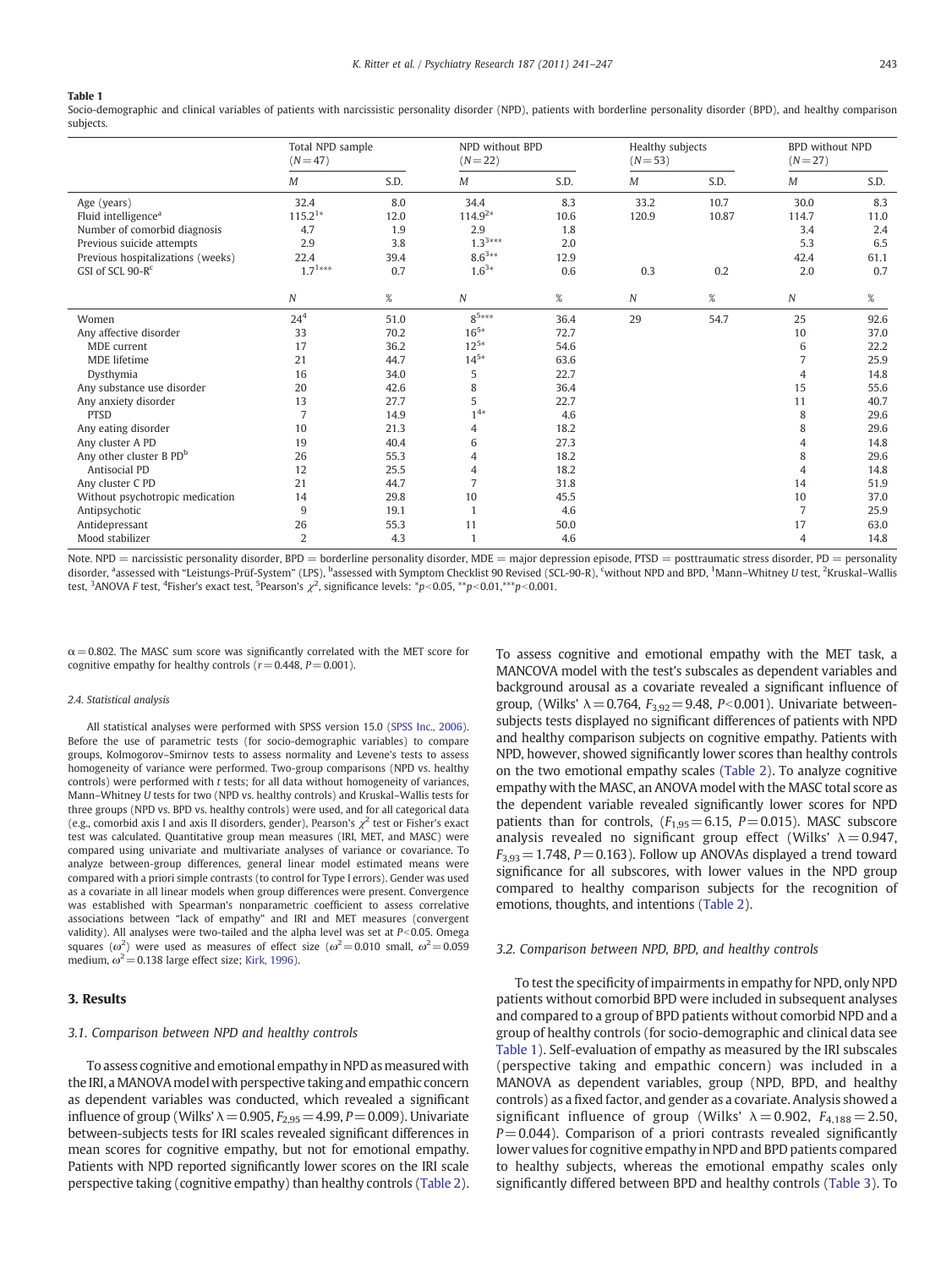# <span id="page-3-0"></span>Table 2

Means, standard deviations (S.D.), and group comparisons for subscales of IRI, MET, and MASC for patients with NPD and healthy comparison subjects.

| Measure                                                                                                                                           | Group                 |                      |                       |                      |                           |                             |                            |
|---------------------------------------------------------------------------------------------------------------------------------------------------|-----------------------|----------------------|-----------------------|----------------------|---------------------------|-----------------------------|----------------------------|
|                                                                                                                                                   | NPD $(N=47)$          |                      | $HC (N = 51)$         |                      |                           |                             |                            |
|                                                                                                                                                   | М                     | S.D.                 | М                     | S.D.                 |                           | P                           | $\omega^2$                 |
| <b>IRI</b>                                                                                                                                        |                       |                      |                       |                      |                           |                             |                            |
| Cognitive empathy $-$ perspective taking                                                                                                          | 21.32                 | 4.39                 | 23.84                 | 3.59                 | 9.726                     | 0.002                       | 0.082                      |
| Emotional empathy - empathic concern                                                                                                              | 24.80                 | 4.33                 | 26.04                 | 3.18                 | 2.626                     | 0.108                       | 0.016                      |
| MET <sup>a</sup><br>Cognitive empathy $-$ emotion recognition<br>Emotional empathy - empathic concern<br>Emotional empathy $-$ mirroring emotions | 22.47<br>4.68<br>4.45 | 7.33<br>1.57<br>1.37 | 21.82<br>5.80<br>5.42 | 1.70<br>1.40<br>1.39 | 0.648<br>25.405<br>23.703 | 0.423<br>< 0.001<br>< 0.001 | $-0.002$<br>0.199<br>0.188 |
| <b>MASC</b>                                                                                                                                       |                       |                      |                       |                      |                           |                             |                            |
| Cognitive empathy (total score)                                                                                                                   | 30.77                 | 4.94                 | 33.34                 | 5.26                 | 6.150                     | 0.015                       | 0.049                      |
| Recognize emotions                                                                                                                                | 10.38                 | 2.35                 | 11.10                 | 2.15                 | 2.474                     | 0.119                       | 0.015                      |
| Recognize thoughts                                                                                                                                | 3.13                  | 0.80                 | 3.36                  | 0.72                 | 2.260                     | 0.136                       | 0.013                      |
| Recognize intentions                                                                                                                              | 9.33                  | 2.25                 | 10.10                 | 2.29                 | 2.815                     | 0.097                       | 0.023                      |

Note. NPD = narcissistic personality disorder, HC = healthy controls, IRI = Interpersonal Reactivity Index, MET = Multifaceted Empathy Test, MASC = Movie for the Assessment of Social Cognition, <sup>a</sup>The F tests the group effect. This test (ANCOVA) is based on the linearly independent pairwise comparisons among the estimated marginal means (covariate = background arousal). Degrees of Freedom: IRI and MASC: d.f.<sub>numerator</sub> = 1, d.f.<sub>denominator</sub> = 95; MET: d.f.<sub>numerator</sub> = 1, d.f.<sub>denominator</sub> = 94.

assess cognitive and emotional empathy with MET, a MANCOVA model with MET subscales as dependent variables (empathic concern, mirroring emotions, and emotion recognition) and background arousal and gender as covariates was conducted, and revealed a significant influence of group (Wilks'  $\lambda = 0.762$ ,  $F_{6.182} = 4.42$ ,  $P<0.001$ ). In the a priori contrasts for the MET's cognitive empathy, patients with NPD displayed no significant differences compared to controls, but compared to BPD, contrasts revealed significantly higher cognitive empathy scores for patients with NPD ( $P = 0.022$ , Table 3). By contrast, univariate between-subjects tests revealed significant differences between groups on the MET's emotional empathy scales but not on the cognitive empathy scale. For the a priori contrasts of the emotional empathy scales, patients with NPD showed significantly lower scores than controls on both emotional empathy scales (empathic concern,  $P = 0.014$ , mirroring emotions,  $P = 0.019$ ). For a more detailed evaluation of cognitive empathy, an ANCOVA with the MASC's total score as the dependent variable and gender as a covariate revealed significant differences between groups ( $F_{2,95}=3.53$ ,  $P = 0.033$ ), whereas contrasts solely revealed significant differences between patients with BPD and healthy controls ( $P = 0.011$ ), indicating unaffected cognitive empathy in NPD and deficits in BPD compared to healthy controls. MASC subscale analysis using a MANOVA displayed no significant group effect (Wilks'  $\lambda = 0.943$ ,  $F_{6,186} = 0.92$ ,  $P = 0.479$ ).

# 3.3. Convergent validity of "lack of empathy"

The DSM-IV criterion "lack of empathy" (measured as an ordinal variable by the SCID-II with:  $1=$  absent,  $2=$  subthreshold, and 3 = threshold) was negatively associated (Spearman's  $\rho$ ) with the self-reported values for cognitive empathy (IRI; perspective taking:  $\rho$  =  $-0.316$ , P=0.030), but not with self-reported values for emotional empathy (IRI; empathic concern:  $\rho = -0.026$ ,  $P = 0.400$ ). No correlative associations could be found for "lack of empathy" and cognitive or emotional empathy as measured by the MET (emotion recognition:  $\rho$  = 0.026, P = 0.863; empathic concern:  $\rho$  = -0.142, P = 0.341; mirroring emotions:  $\rho = -0.140$ ,  $P = 0.346$ ) or cognitive empathy as measured by the MASC (total score:  $\rho = -0.159$ ,  $P = 0.286$ ).

# Table 3

Means, standard deviations (S.D.), and group comparisons for subscales of IRI, MET, and MASC for patients with NPD, patients with BPD, and healthy controls.

|                                           | Group                                 |      |                                       |      |                    |      |               |                  |            |                        |                    |         |
|-------------------------------------------|---------------------------------------|------|---------------------------------------|------|--------------------|------|---------------|------------------|------------|------------------------|--------------------|---------|
|                                           | $1:$ NPD<br>without BPD<br>$(N = 22)$ |      | $2:$ BPD<br>without NPD<br>$(N = 27)$ |      | 3:HC<br>$(N = 53)$ |      | <b>ANCOVA</b> |                  |            | Simple contrasts $(P)$ |                    |         |
| Measures                                  | М                                     | S.D. | М                                     | S.D. | M                  | S.D. | F             | $\boldsymbol{P}$ | $\omega^2$ | $1$ vs. $2$            | $1 \text{ vs. } 3$ | 2 vs. 3 |
| IRI <sup>a</sup>                          |                                       |      |                                       |      |                    |      |               |                  |            |                        |                    |         |
| Cognitive empathy $-$ perspective taking  | 21.73                                 | 4.13 | 21.21                                 | 4.86 | 23.86              | 3.63 | 4.095         | 0.020            | 0.058      | 0.820                  | 0.041              | 0.017   |
| Emotional empathy $-$ empathic concern    | 25.15                                 | 3.70 | 24.38                                 | 6.99 | 25.98              | 3.18 | 2.058         | 0.133            | 0.021      | 0.181                  | 0.746              | 0.046   |
| MET <sup>b</sup>                          |                                       |      |                                       |      |                    |      |               |                  |            |                        |                    |         |
| Cognitive empathy $-$ emotion recognition | 22.40                                 | 4.90 | 20.50                                 | 4.55 | 21.82              | 1.69 | 2.895         | 0.060            | 0.037      | 0.022                  | 0.368              | 0.055   |
| Emotional empathy $-$ empathic concern    | 4.81                                  | 1.39 | 5.14                                  | 2.13 | 5.80               | 1.40 | 8.123         | 0.001            | 0.125      | 0.303                  | 0.014              | < 0.001 |
| Emotional empathy $-$ mirroring emotions  | 4.55                                  | 1.26 | 4.70                                  | 1.80 | 5.42               | 1.39 | 10.71         | < 0.001          | 0.163      | 0.080                  | 0.019              | < 0.001 |
| MASC <sup>a</sup>                         |                                       |      |                                       |      |                    |      |               |                  |            |                        |                    |         |
| Cognitive empathy (total score)           | 31.09                                 | 5.10 | 29.78                                 | 8.19 | 33.34              | 5.26 | 3.531         | 0.033            | 0.048      | 0.294                  | 0.224              | 0.011   |
| Recognize emotions                        | 10.43                                 | 2.57 | 10.63                                 | 2.96 | 11.10              | 2.15 | 0.969         | 0.383            | $-0.001$   | 0.626                  | 0.485              | 0.184   |
| Recognize thoughts                        | 3.25                                  | 0.58 | 3.11                                  | 0.89 | 3.36               | 0.72 | 0.616         | 0.542            | $-0.008$   | 0.933                  | 0.423              | 0.350   |
| Recognize intentions                      | 9.56                                  | 2.37 | 8.85                                  | 2.55 | 10.10              | 2.28 | 2.520         | 0.086            | 0.029      | 0.258                  | 0.437              | 0.028   |

Note. NPD = narcissistic personality disorder, BPD = borderline personality disorder, HC = healthy controls, IRI = Interpersonal Reaction Index, MET = Multifaceted Empathy Test, MASC = Movie for the Assessment of Social Cognition, <sup>a</sup>covariate = gender, <sup>b</sup>covariates = gender, background arousal. The F tests the group effects. These tests (ANCOVAs) are based on the linearly independent pairwise comparisons among the estimated marginal means (covariates = gender or gender and background arousal). Degrees of Freedom: IRI and MASC: d.f.<sub>numerator</sub> = 2, d.f.<sub>denominator</sub> = 98; MET: d.f.<sub>numerator</sub> = 2, d.f.<sub>denominator</sub> = 97.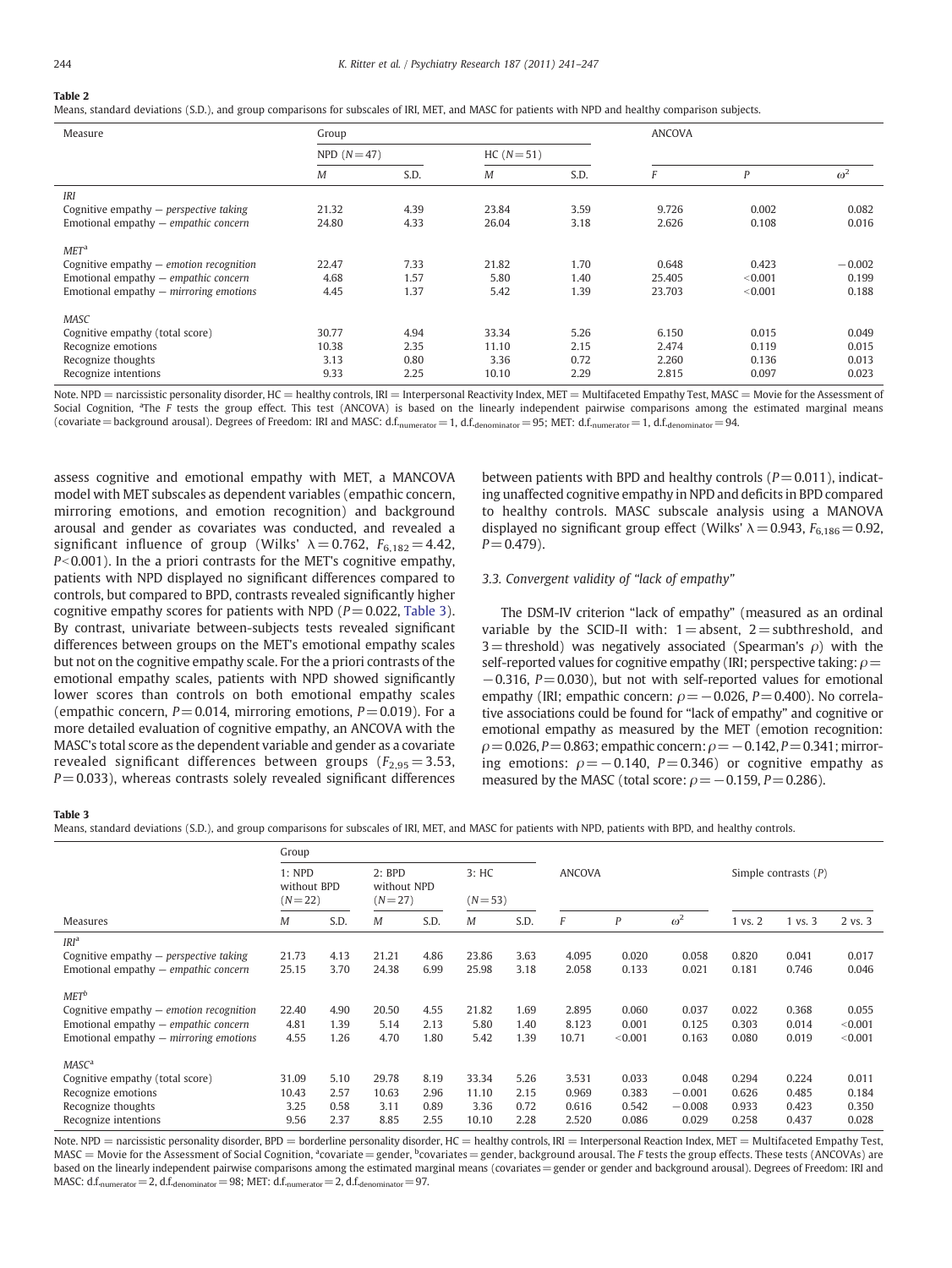# 4. Discussion

The NPD criterion "lack of empathy" has been listed in the DSM since 1980 although it has never been empirically established. In the current study we assessed emotional and cognitive empathy in a clinical sample of patients with a diagnosis of NPD. We used new ecologically valid instruments based on the multifaceted model of empathy. We could not confirm our a priori hypothesis; however, a different pattern of empathy impairment in NPD was found. Thus, the present data provide the first empirical evidence that NPD involves impaired emotional empathy, whereas cognitive empathy remains unaffected. Further, NPD patients overestimate their capacities for emotional empathy and show motivational deficits for cognitive empathy. A "near neighbor" comparison with BPD inpatients provided additional evidence that this pattern is characteristic of NPD. These findings challenge the way "lack of empathy" in NPD is currently conceptualized in the DSM-IV and illustrate that actual standardized assessment tools (e.g., the SCID-II interview) are insufficient for correctly capturing all aspects of "lack of empathy" in NPD.

# 4.1. Cognitive empathy

Assessing cognitive empathy via self-report (IRI) revealed significant impairment in patients with NPD. On the more objective and ecologically valid MET task, no deficit in cognitive empathy in the NPD patients could be detected. A closer look at the cognitive empathy items of the IRI reveals that they capture motivational aspects (all items include the phrasing "… I try to…"; [Davis, 1980\)](#page-5-0) rather than a capacity. Thus, underestimation of cognitive empathy on the IRI could reflect a motivational deficit; whereas unaffected performance on the cognitive empathy scale of the MET may capture normal capacity compared to controls.

Although the assessment of cognitive empathy by means of the sensitive MASC task revealed impairments in NPD patients, those impairments could not be replicated when comorbid BPD patients were excluded from the NPD sample. By contrast, but in accordance with prior research ([Fonagy et al., 1996; Harari et al., 2010](#page-5-0)), BPD patients showed a trend toward impairment in cognitive empathy on the MET and clear deficits in cognitive empathy as measured by the MASC compared to controls, especially in recognizing the intentions of other persons. Thus, the subtle deficit in cognitive empathy as measured by the MASC sum score in the total NPD sample may be explained by BPD comorbidity. The finding of significantly better cognitive empathy measures in NPD patients compared to BPD patients on the MET, although not replicated with the MASC, also supports this argument. Further studies with a dimensional assessment of PD pathology should investigate the impact of subthreshold personality disorder pathology (e.g., BPD) on social cognition within NPD patients, in whom PD comorbidity is frequent [\(Westen et al., 2006](#page-6-0)).

## 4.2. Emotional empathy

NPD patients do not report impairments in emotional empathy as measured by the IRI. However, the more objective MET task clearly indicates impairments in emotional empathy in the NPD sample on both a mature (empathic concern) and more basic (mirroring emotions) level. Excluding patients with comorbid BPD from the NPD group, the emotional empathy impairment in NPD could be replicated. In the present study, both patient groups, NPD and BPD patients, displayed significantly impaired emotional empathy when compared to healthy controls. Our data suggest that patients with NPD are less able to mirror emotions and are less emotionally responsive to another person's emotional state compared to healthy controls. Interestingly, these deficits in emotional empathy are not perceived by NPD patients, as indicated by the unimpaired self-report IRI scales. Discrepancies in emotional empathy between the IRI and

the MET/MASC may be related to an overestimation of competence in NPD patients. Subjects with narcissistic traits have been shown to overrate their task performance in social judgment and mind-reading skills, which was closely related to the typical narcissistic "selfaggrandizement" [\(Ames and Kammrath, 2004\)](#page-5-0). In contrast to the more motivational IRI items on cognitive empathy, items for emotional empathy are more related to capacity/ability.

Thus, NPD patients show a characteristic pattern of empathy deficits compared to healthy controls, which includes overestimation of their capacity for emotional empathy with impairment in emotional empathy on a more ecologically valid task (MET). Further, they show preserved cognitive empathy ability with deficits in motivational aspects of cognitive empathy. Behavior specific to NPD could be ascribed to this characteristic pattern of an empathy deficit in NPD. As empathic concern or sympathy is often associated with prosocial behavior such as altruism ([Decety and Hodges, 2006\)](#page-5-0), a lack of emotional empathy could account for asocial behavior. Thus, arrogant, overtly disdainful, critical, or aggressive reactions toward others' feelings, or, in more severe forms, attempts to con, manipulate, or emotionally exploit others, could be due to an overestimation of emotional empathy with an actual lack of ability. Also, cognitive and emotional empathic functions have been found to be necessary for a person's relational competence, especially for maintaining romantic relationships [\(Davis and Oathout, 1987\)](#page-5-0), which has been shown to be problematic for NPD patients. Also, in nonclinical samples of adults who show narcissism as a personality trait, lack of empathy has been linked to entitlement, exploitativeness [\(Watson et al., 1984](#page-6-0)), need for power, control, and dominance [\(Wiehe, 2003\)](#page-6-0).

The present results suggest that NPD patients display a similar pattern of empathic deficits as has been described for psychopathic individuals in whom empathic dysfunction is also an essentially diagnostic criterion ([Wiehe, 2003; Blair, 2005b; Goldberg et al., 2007](#page-6-0)). Psychopathy is associated with deficits in emotional empathy [\(Blair,](#page-5-0) [2005b; Goldberg et al., 2007](#page-5-0)) and largely unimpaired cognitive empathy [\(Richell et al., 2003; Dolan and Fullam, 2004](#page-6-0)). The neuroanatomical basis of psychopathy has been ascribed to a dysfunction of the amygdala [\(Kiehl et al., 2001](#page-6-0)), and one could speculate about a common amygdala dysfunction in psychopathy and NPD correlating to the deficit in emotional empathy.

With regard to BPD, our results argue for impaired emotional and cognitive empathy in these patients. The results of previous research on empathy in BPD had found impairment in cognitive empathy with preserved emotional empathy ([Harari et al., 2010\)](#page-5-0). In contrast to our study, BPD patients with comorbid axis I disorders were excluded in this study, which might explain discrepancies. Further research is needed to address this topic.

## 4.3. Convergent validity

Assessment of the NPD criterion "lack of empathy" is based on DSM description or SCID-II interview, both of which are not explicitly based on a theoretical construct of empathy. The DSM-IV diagnostic criterion "lack of empathy" is described as: "lacks empathy: is unwilling to recognize or identify with the feelings and needs of others." According to the wording "is unwilling," the criterion does not imply someone's ability to recognize or identify with the feelings and needs of others, but rather his/her motivation. Similarly, the exact wording in the SCID-II interview is as follows: "You've said that you're NOT really interested in other people's problems or feelings. (Tell me about that.)" And further: "You've said that people have complained to you that you don't listen to them or care about their feelings. (Tell me about that.)" (p. 27). Again, the wording does not assess the ability, but rather the motivation. IRI items of cognitive empathy also assess motivation (all items include the phrasing "…I try to…"; [Davis,](#page-5-0) [1980\)](#page-5-0) rather than ability. In our study, we found the self-report measure of cognitive empathy (IRI subscale "perspective taking") to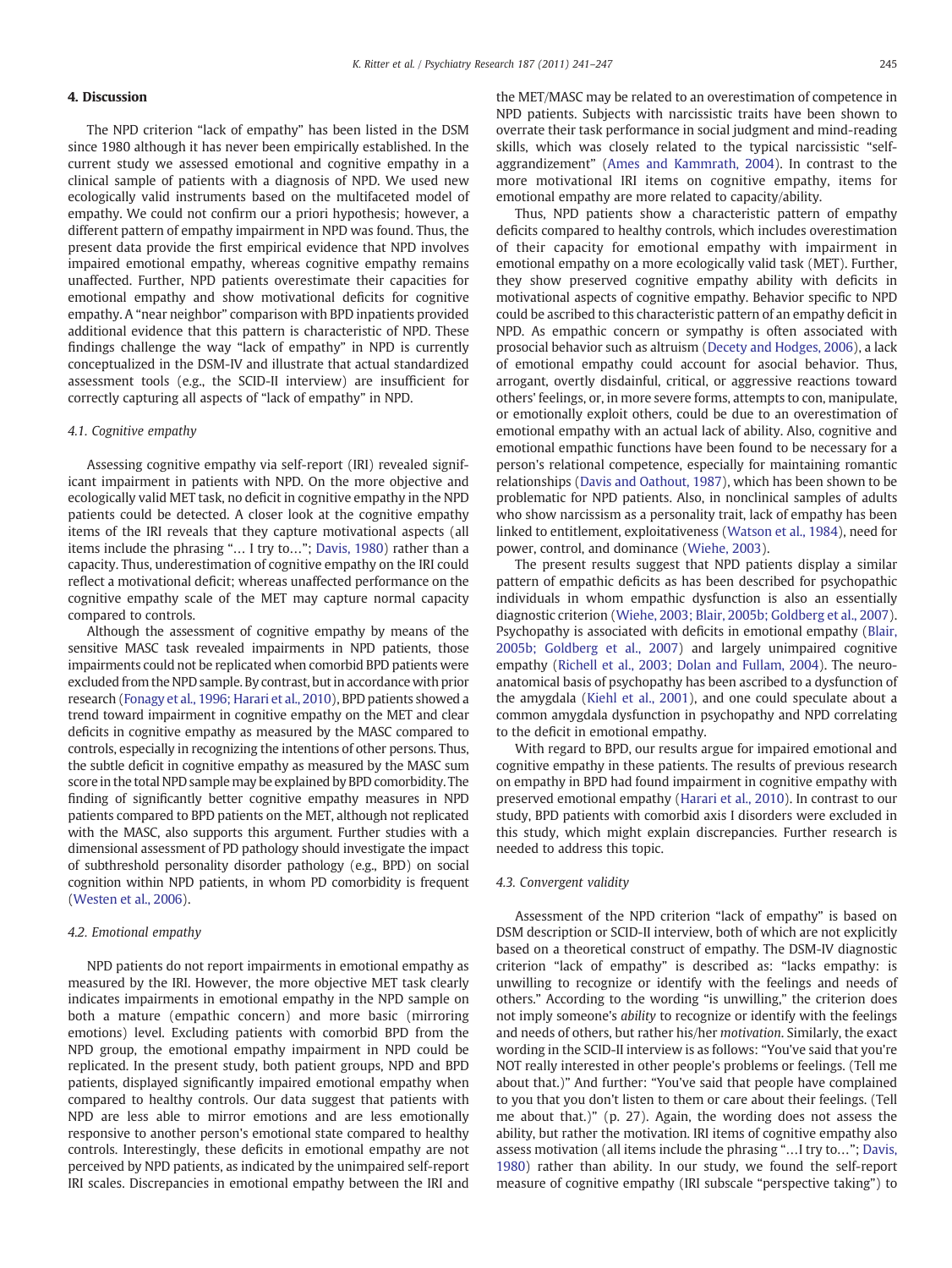<span id="page-5-0"></span>be negatively correlated with the criterion "lack of empathy" as measured by the SCID-II in NPD patients. This indicates that the SCID-II mainly assesses the subjectively perceived motivational deficit in cognitive empathy.

By contrast, the more objective and ecologically valid measure of emotional empathy by means of the MET did not correlate with the SCID-II parameter "lack of empathy," indicating that ability was not assessed by the SCID-II. To our knowledge, all previous studies that assessed sensitivity, specificity, and convergent validity of the criterion "lack of empathy," used DSM criteria or the SCID-II interview [\(Morey, 1985; Ronningstam and Gunderson, 1990; Blais et al., 1997;](#page-6-0) [Holdwick et al., 1998; Gunderson and Ronningstam, 2001; Fossati et](#page-6-0) [al., 2005](#page-6-0)). Thus, one conclusion of those data could be that the lack of convergent and divergent validity of the criterion "lack of empathy" in previous studies is mainly due to two points: First, the imprecise definition of empathy, focusing mainly on the motivational aspects and disregarding the multidimensional aspects of empathy, and second, the lack of appropriate assessment tools. Our data argue for a definition of "lack of empathy" based on an ability, at least in addition to motivation.

The study has some limitations. First, the presented results are based on a relatively small sample of psychiatric inpatients. Thus, our results have to be replicated in less impaired outpatient samples of patients with NPD. Also, further studies should take into account dimensional personality traits such as schizotypy (Henry et al., 2008) or psychopathy. Further studies should also address the topic of specificity of empathy impairment and behavioral consequences, for example, by including motor empathy (Blair, 2005a), using other complex social cognitive tasks (Golan et al., 2006; Zaki et al., 2008, 2009), or using in- and out-group designs (De Dreu et al., 2010). Also, the impact of state variables moderated by emotional regulation abilities (e.g. impact of anger, shame and envy) and self-esteem regulation abilities on empathic functioning should be addressed in future studies (see Tangney, 1995; Campbell et al., 2000; Netzlek et al., 2007).

The data provide the first empirical evidence that patients with NPD display significant impairments in emotional empathy, that is, the ability to feel what other people feel. In contrast, patients with NPD did not show deficits in cognitive empathy, that is, in taking another person's perspective. Furthermore, our data argue that subtle deficits in cognitive empathy in NPD patients are related to BPD comorbidity. Emotional empathy deficits seem to be shared with "near neighbor" BPD, whereas preliminary empirical evidence suggests that impairments in cognitive empathy abilities could to be more specific for BPD. In addition, NPD patients overestimate their abilities to show emotional empathy and report a motivational deficit for cognitive empathy compared to controls, whereas BPD patients don't. The current DSM-IV-based NPD symptom "lack of empathy" and the assessment by the SCID-II interview do not capture the deficits in emotional empathy measured in the present study with more ecologically valid tasks. We suggest a more precise theory based definition of the criterion "lack of empathy," and advocate for the use of more sensitive and multidimensional assessment tools for empathy in NPD.

### Acknowledgments

This research was supported by a doctoral fellowship from Charité — University Medicine Berlin (to Mrs. Ritter), the foundation "Sonnenfeld-Stiftung," Berlin (Mrs. Ritter) and by the Cluster of Excellence "Languages of Emotion," Berlin (Ms. Vater). We are grateful to the cooperating Departments of Psychiatry of the following hospitals: Theodor-Wenzel-Werk, Berlin, Asklepios Clinik North, Hamburg, and the Institute for Behavioral Therapy (IVB GmbH), Berlin, for their assistance with patient recruitment.

#### References

Akhtar, S., Thomson, J.A., 1982. Overview: narcissistic personality disorder. The American Journal of Psychiatry 139, 12–20.

- American Psychiatric Association, 1980. Diagnostic and Statistical Manual of Mental Disorders, 3rd ed. American Psychiatric Association, Washington, D.C.
- American Psychiatric Association, 1994. Diagnostic and Statistical Manual of Mental Disorders, 4th ed. American Psychiatric Association, Washington, D.C. American Psychiatric Association, 2000. Diagnostic and Statistical Manual of Mental
- Disorders, 4th ed. American Psychiatric Association, Washington D.C.
- Ames, D.R., Kammrath, L.K., 2004. Mind-Reading and Metacognition: Narcissism, not Actual Competence, Predicts Self-Estimated Ability. Journal of Nonverbal Behavior 28, Special issue: Interpersonal Sensitivity, 187–209.
- Baron-Cohen, S., Wheelwright, S., 2004. The empathy quotient: an investigation of adults with Asperger syndrome or high functioning autism, and normal sex differences. Journal of Autism and Developmental Disorders 34, 163–175.
- Blair, R.J., 2005a. Responding to the emotions of others: dissociating forms of empathy through the study of typical and psychiatric populations. Consciousness and Cognition 14, 698–718.
- Blair, R.J., 2005b. Applying a cognitive neuroscience perspective to the disorder of
- psychopathy. Development and Psychopathology 17, 865–891. Blais, M.A., Hilsenroth, M.J., Castlebury, F.D., 1997. Content validity of the DSM-IV borderline and narcissistic personality disorder criteria sets. Comprehensive Psychiatry 38, 31–37.
- Campbell, W.K., Reeder, G.D., Sedikides, C., Elliot, A.J., 2000. Narcissism and comparative self-enhancement strategies. Journal of Research in Personality 34, 329–347.
- Davis, M., 1980. A multidimensional approach to individual differences in empathy. JSAS Catalogue of Selected Documents in Psychology 10, 85.
- Davis, M., 1983. Measuring individual differences in empathy: evidence for a multidimensional approach. Journal of Personality and Social Psychology 44, 113–126.
- Davis, M.H., Oathout, H.A., 1987. Maintenance of satisfaction in romantic relationships: empathy and relational competence. Journal of Personality and Social Psychology 53, 397–410.
- De Dreu, C.K., Greer, L.L., Handgraaf, M.J., Shalvi, S., Van Kleef, G.A., Baas, M., Ten Velden, F.S., Van Dijk, E., Feith, S.W., 2010. The neuropeptide oxytocin regulates parochial altruism in intergroup conflict among humans. Science 11, 1408–1411.
- Decety, J., Hodges, S.D., 2006. The social neuroscience of empathy. In: van Lange, P.A.M. (Ed.), Bridging Social Psychology. Erlbaum, Mahwah, pp. 103–109.
- Derogatis, L.R., 1977. SCL-90-R, Administration, Scoring & Procedures Manual-I for the Revised Version. Johns Hopkins University School of Medicine, Baltimore.
- Dolan, M., Fullam, R., 2004. Theory of mind and mentalizing ability in antisocial personality disorders with and without psychopathy. Psychological Medicine 34, 1093–1102.
- Dziobek, I., Fleck, S., Kalbe, E., Rogers, K., Hassenstab, J., Brand, M., Kessler, J., Woike, J.K. Wolf, O.T., Convit, A., 2006. Introducing MASC: a movie for the assessment of social cognition. Journal of Autism and Developmental Disorders 36, 623–636.
- Dziobek, I., Rogers, K., Fleck, S., Bahnemann, M., Heekeren, H.R., Wolf, O.T., Convit, A., 2008. Dissociation of cognitive and emotional empathy in adults with asperger syndrome using the multifaceted empathy test (MET). Journal of Autism and Developmental Disorders 38, 464–473.
- Eisenberg, N., Miller, P.A., 1987. The relation of empathy to prosocial and related behaviors. Psychological Bulletin 101, 91–119.
- First, M.B., Spitzer, R.L., Gibbon, M., Williams, J.B.W., 1996. Structured Clinical Interview for DSM-IV Axis I Disorders, Research Version (SCID-I). New York State Psychiatric Institute, Biometrics Research, New York.
- First, M.B., Gibbon, M., Spitzer, R.L., Williams, J.B.W., Benjamin, L., 1997. Structured Clinical Interview for DSM-IV Personality Disorders (SCID-II): Interview and Questionnaire. APA, Washington, D.C.
- Fonagy, P., Leigh, T., Steele, M., Steele, H., Kennedy, R., Mattoon, G., Target, M., Gerber, A., 1996. The relation of attachment status, psychiatric classification, and response to psychotherapy. Journal of Consulting and Clinical Psychology 64, 22–31.
- Fossati, A., Beauchaine, T.P., Grazioli, F., Carretta, I., Cortinovis, F., Maffei, C., 2005. A latent structure analysis of diagnostic and statistical manual of mental disorders, fourth edition, narcissistic personality disorder criteria. Comprehensive Psychiatry 46, 361–367.
- Franke, G.H., 2002. SCL-90-R. Die Symptom-Checkliste von Derogatis Deutsche Version — Manual, 2nd ed. Beltz, Göttingen.
- Frith, U., Frith, C.D., 2003. Development and neurophysiology of mentalizing. Philosophical Transactions of the Royal Society of London. Series B, Biological Sciences 358, 459–473.
- Fydrich, T., Renneberg, B., Schmitz, B., Wittchen, H.U., 1997. Strukturiertes klinisches Interview für DSM-IV Achse II, Persönlichkeitsstörungen. Hogrefe, Göttingen.
- Golan, O., Baron-Cohen, S., Hill, J.J., Golan, Y., 2006. The "reading the mind in films" task: complex emotion recognition in adults with and without autism spectrum conditions. Social Neuroscience 1, 111–123.
- Goldberg, B.R., Serper, M.R., Sheets, M., Beech, D., Dill, C., Duffy, K.G., 2007. Predictors of aggression on the psychiatric inpatient service: self-esteem, narcissism, and theory of mind deficits. The Journal of Nervous and Mental Disease 195, 436–442.
- Gunderson, J.G., Ronningstam, F.E., 2001. Differentiating narcissistic and antisocial personality disorders. Journal of Personality Disorders 15, 103–109.
- Gunderson, J.G., Ronningstam, F.E., Smith, L.E., 1991. Narcissistic personality disorder: a review of data on DSM-III-R descriptions. Journal of Personality Disorders 5, 167–177.
- Harari, H., Shamay-Tsoory, S.G., Ravid, M., Levkovitz, Y., 2010. Double dissociation between cognitive and affective empathy in borderline personality disorder. Psychiatry Research 28, 277–279.
- Henry, J.D., Bailey, P.E., Rendell, P.G., 2008. Empathy, social functioning and schizotypy. Psychiatry Research 160, 15–22.

Holdwick, D.J., Hilsenroth, M.J., Castlebury, F.D., Blais, M.A., 1998. Identifying the unique and common characteristics among the DSM-IV antisocial, borderline, and narcissistic personality disorders. Comprehensive Psychiatry 39, 277–286.

Horn, W., 1983. L-P-S Leistungsprüfsystem. Hogrefe, Göttingen.